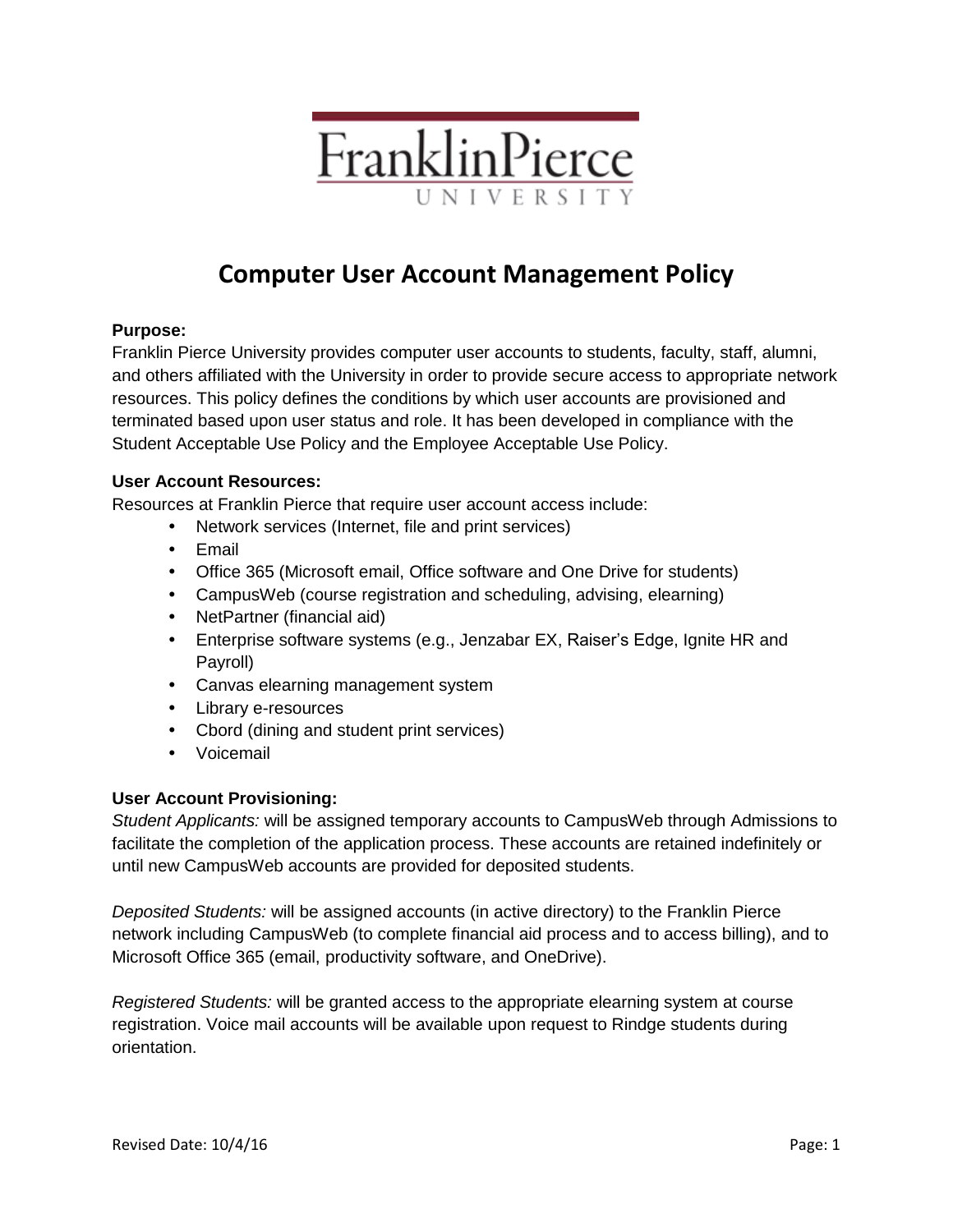*Faculty:* will be assigned accounts (in active directory) to the Franklin Pierce network including email and CampusWeb, and to voice mail as needed upon formal notification of employment from the Human Resources Department. Access to the appropriate elearning system will be granted at course assignment or at date of hire for training purposes. New faculty will be provided with account credentials by their start date.

*Staff:* will be assigned accounts (in active directory) to the Franklin Pierce network including email, CampusWeb, enterprise systems (as required for job function), and to voice mail as needed upon formal notification of employment from the Human Resources Department. New staff will be provided with account credentials by their start date.

*Contracted Services:* Service providers including Securitas, Sodexo, Follet, or other approved contracted service will be granted accounts (in active directory) in order to access email, printing, network drives, and software systems (e.g., CampusWeb, Cbord, and ARMS) as needed.

*Library and Event Guests:* Library guests will be provided with generic accounts to access library computers and printers. Guests registered for events will be provided with generic accounts to access the Internet and printers per agreement.

### **User Account Termination:**

*Graduated Students:* accounts (in active directory) to the Franklin Pierce network will be retained for three months and then deactivated. These accounts will be deleted after one year from graduation. CampusWeb portal only accounts will be created with an alumni status three months after graduation and retained in perpetuity. Microsoft Office365 accounts will be retained for three months, after which time access to OneDrive cloud storage and Office productivity apps will be disabled. Franklin Pierce email accounts through Microsoft will be retained in perpetuity.

*Non-Graduated and Deferred Students:* accounts (in active directory) to the Franklin Pierce network will be retained for three months and then deactivated. These accounts will be deleted after one year. CampusWeb portal only accounts for students who attended but did not graduate will be created with an alumni status three months after departure and retained in perpetuity. CampusWeb portal only accounts for students who defer enrollment will be retained for one year and then deleted. Microsoft Office365 accounts will be retained for three months, after which time access to OneDrive cloud storage and Office productivity apps will be disabled. Franklin Pierce email accounts through Microsoft will be retained in perpetuity.

Taskstream e-portfolio accounts are paid for and provided by the university to students in programs that require their use. Ownership of the accounts remains with the student for the duration of the subscription term (typically up to one year after date of expected graduation) after which time the student may choose to extend the term at his or her own expense. Franklin Pierce never disables or deletes Taskstream accounts once they are created.